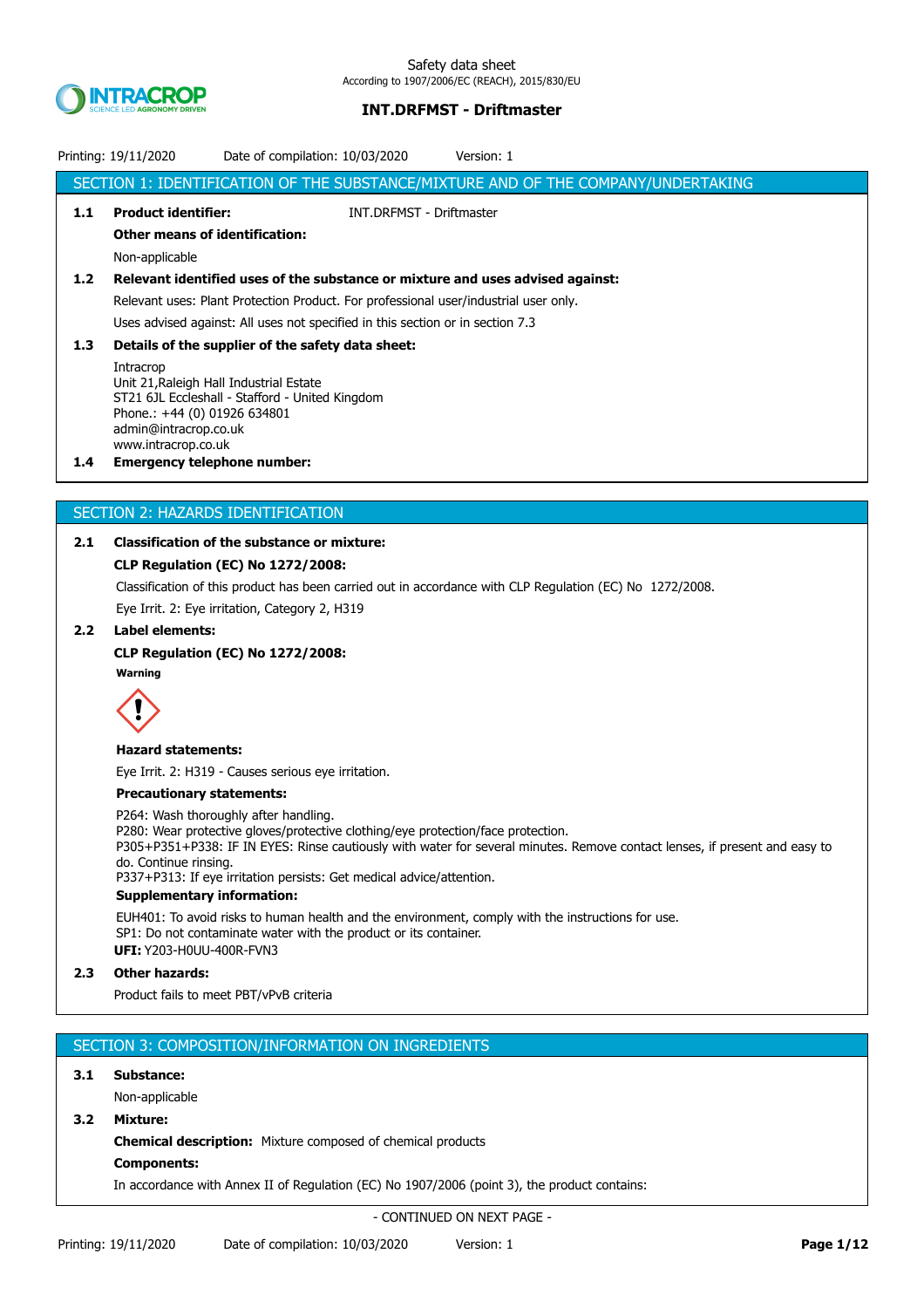

## Printing: 19/11/2020 Date of compilation: 10/03/2020 Version: 1

# SECTION 3: COMPOSITION/INFORMATION ON INGREDIENTS (continued)

|                                                                                         | Identification                                                         |                                    | Chemical name/Classification                                                         | Concentration |
|-----------------------------------------------------------------------------------------|------------------------------------------------------------------------|------------------------------------|--------------------------------------------------------------------------------------|---------------|
| CAS:                                                                                    | 77-92-9                                                                | Citric Acid(1)                     | Self-classified                                                                      |               |
| EC:<br>Index:                                                                           | 201-069-1<br>Non-applicable<br>REACH: 01-2119457026-42-<br><b>XXXX</b> | <b>Regulation 1272/2008</b>        | Eye Irrit. 2: H319 - Warning                                                         | $1 - 3%$      |
| CAS:                                                                                    | 34590-94-8                                                             | Dipropylene Glycol Methyl Ether(2) | Not classified                                                                       |               |
| EC:<br>252-104-2<br>Non-applicable<br>Index:<br>REACH: 01-2119450011-60-<br><b>XXXX</b> |                                                                        | <b>Regulation 1272/2008</b>        |                                                                                      | $1 - 3%$      |
| CAS:                                                                                    | 68515-73-1                                                             |                                    | Self-classified<br>D-Glucopyranose, oligomers, decyl octyl glycosides <sup>(1)</sup> |               |
| EC:<br>500-220-1<br>Index:<br>REACH:<br><b>XXXX</b>                                     | Non-applicable<br>01-2119488530-36-                                    | <b>Regulation 1272/2008</b>        | $\langle \cdot \rangle$<br>Eye Dam. 1: H318 - Danger                                 | $1 - 3\%$     |

<sup>(1)</sup> Substances presenting a health or environmental hazard which meet criteria laid down in Regulation (EU) No. 2015/830 <sup>(2)</sup> Substance with a Union workplace exposure limit

To obtain more information on the hazards of the substances consult sections 11, 12 and 16.

# SECTION 4: FIRST AID MEASURES

## **4.1 Description of first aid measures:**

The symptoms resulting from intoxication can appear after exposure, therefore, in case of doubt, seek medical attention for direct exposure to the chemical product or persistent discomfort, showing the SDS of this product.

## **By inhalation:**

This product does not contain substances classified as hazardous for inhalation, however, in case of symptoms of intoxication remove the person affected from the exposure area and provide with fresh air. Seek medical attention if the symptoms get worse or persist.

### **By skin contact:**

In case of contact it is recommended to clean the affected area thoroughly with water and neutral soap. In case of changes to the skin (stinging, redness, rashes, blisters,…), seek medical advice with this Safety data Sheet

### **By eye contact:**

Rinse eyes thoroughly with lukewarm water for at least 15 minutes. Do not allow the person affected to rub or close their eyes. If the injured person uses contact lenses, these should be removed unless they are stuck to the eyes, in which case this could cause further damage. In all cases, after cleaning, a doctor should be consulted as quickly as possible with the SDS of the product.

#### **By ingestion/aspiration:**

In case of consumption, seek immediate medical assistance showing the SDS for the product.

### **4.2 Most important symptoms and effects, both acute and delayed:**

Acute and delayed effects are indicated in sections 2 and 11.

### **4.3 Indication of any immediate medical attention and special treatment needed:**

Non-applicable

# SECTION 5: FIREFIGHTING MEASURES

### **5.1 Extinguishing media:**

#### **Suitable extinguishing media:**

Product is non-flammable under normal conditions of storage, handling and use. In the case of combustion as a result of improper handling, storage or use preferably use polyvalent powder extinguishers (ABC powder), in accordance with the Regulation on fire protection systems.

#### **Unsuitable extinguishing media:**

Non-applicable

#### **5.2 Special hazards arising from the substance or mixture:**

As a result of combustion or thermal decomposition reactive sub-products are created that can become highly toxic and, consequently, can present a serious health risk.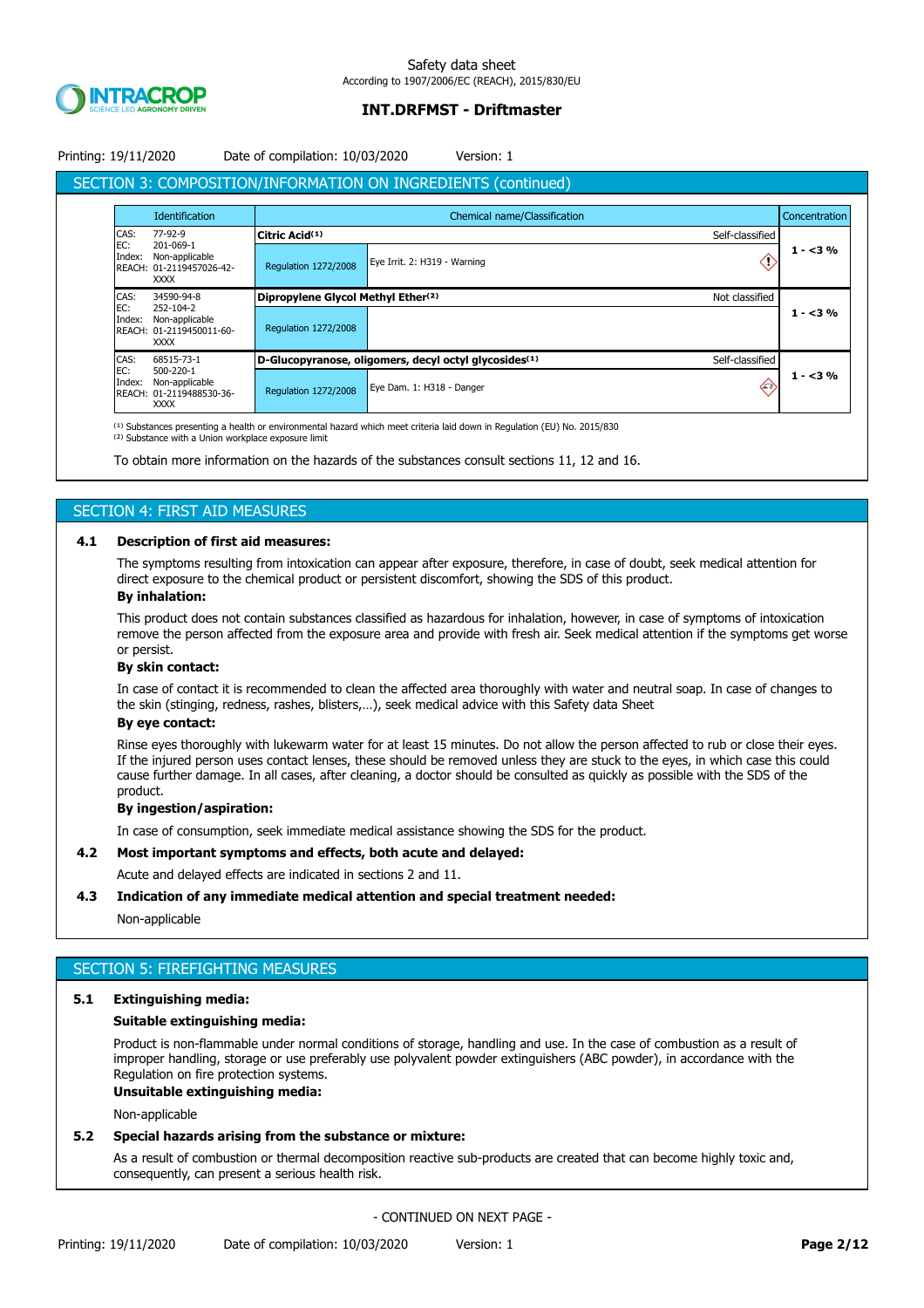

## Printing: 19/11/2020 Date of compilation: 10/03/2020 Version: 1

### SECTION 5: FIREFIGHTING MEASURES (continued)

#### **5.3 Advice for firefighters:**

Depending on the magnitude of the fire it may be necessary to use full protective clothing and self-contained breathing apparatus (SCBA). Minimum emergency facilities and equipment should be available (fire blankets, portable first aid kit,...) in accordance with Directive 89/654/EC.

### **Additional provisions:**

Act in accordance with the Internal Emergency Plan and the Information Sheets on actions to take after an accident or other emergencies. Eliminate all sources of ignition. In case of fire, cool the storage containers and tanks for products susceptible to combustion, explosion or BLEVE as a result of high temperatures. Avoid spillage of the products used to extinguish the fire into an aqueous medium.

## SECTION 6: ACCIDENTAL RELEASE MEASURES

#### **6.1 Personal precautions, protective equipment and emergency procedures:**

Isolate leaks provided that there is no additional risk for the people performing this task. Personal protection equipment must be used against potential contact with the spilt product (See section 8). Evacuate the area and keep out those who do not have protection.

### **6.2 Environmental precautions:**

This product is not classified as hazardous to the environment. Keep product away from drains, surface and ground water.

### **6.3 Methods and material for containment and cleaning up:**

It is recommended:

Absorb the spillage using sand or inert absorbent and move it to a safe place. Do not absorb in sawdust or other combustible absorbents. For any concern related to disposal consult section 13.

### **6.4 Reference to other sections:**

See sections 8 and 13.

### SECTION 7: HANDLING AND STORAGE

### **7.1 Precautions for safe handling:**

A.- Precautions for safe manipulation

Comply with the current legislation concerning the prevention of industrial risks. Keep containers hermetically sealed. Control spills and residues, destroying them with safe methods (section 6). Avoid leakages from the container. Maintain order and cleanliness where dangerous products are used.

B.- Technical recommendations for the prevention of fires and explosions

Product is non-flammable under normal conditions of storage, handling and use. It is recommended to transfer at slow speeds to avoid the generation of electrostatic charges that can affect flammable products. Consult section 10 for information on conditions and materials that should be avoided.

C.- Technical recommendations to prevent ergonomic and toxicological risks

Do not eat or drink during the process, washing hands afterwards with suitable cleaning products.

D.- Technical recommendations to prevent environmental risks

It is recommended to have absorbent material available at close proximity to the product (See subsection 6.3)

#### **7.2 Conditions for safe storage, including any incompatibilities:**

A.- Technical measures for storage

| Minimum Temp.: | 2 oC      |
|----------------|-----------|
| Maximum Temp.: | 35 °C     |
| Maximum time:  | 24 Months |

B.- General conditions for storage

Avoid sources of heat, radiation, static electricity and contact with food. For additional information see subsection 10.5

### **7.3 Specific end use(s):**

Except for the instructions already specified it is not necessary to provide any special recommendation regarding the uses of this product.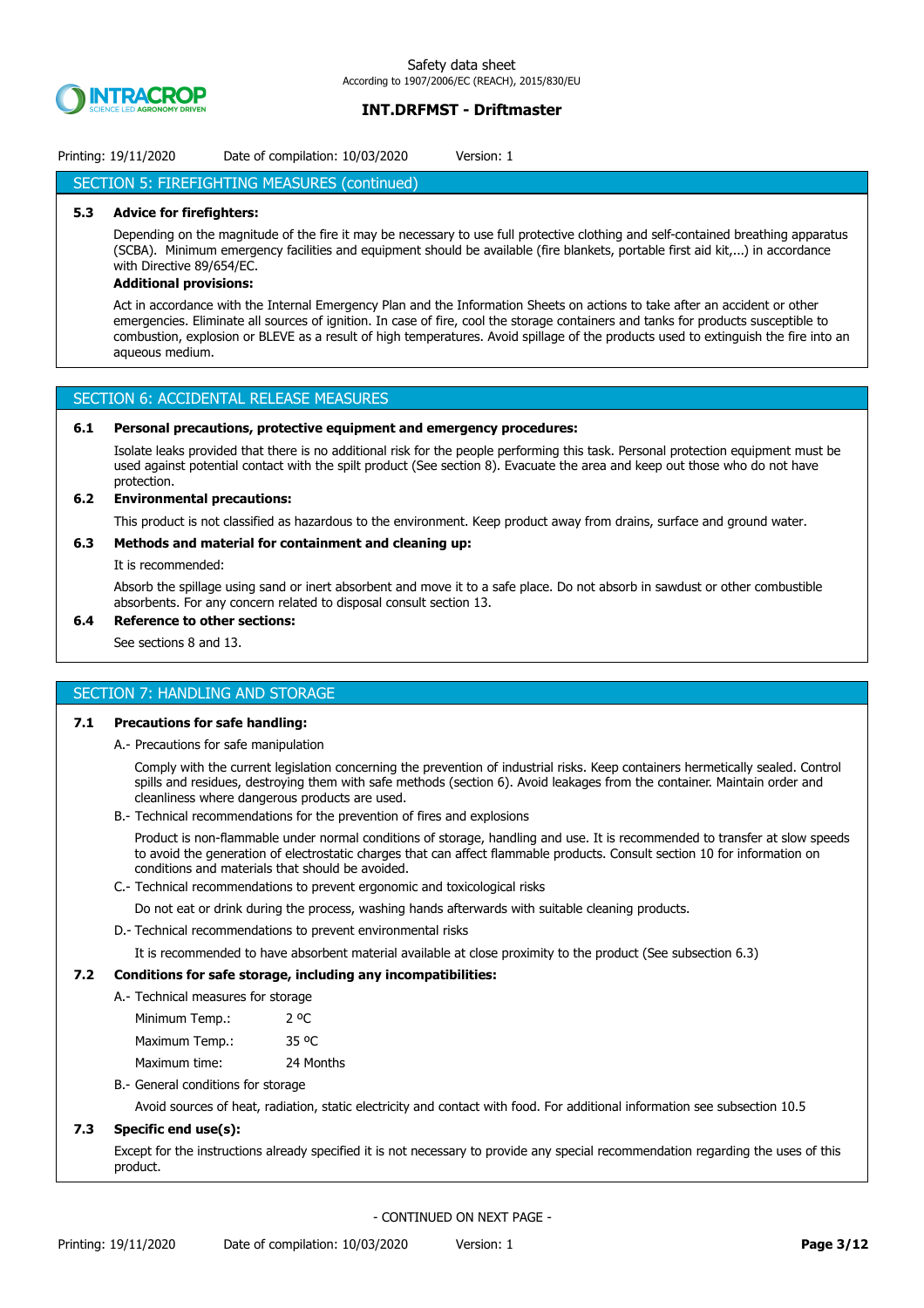

# Printing: 19/11/2020 Date of compilation: 10/03/2020 Version: 1

## SECTION 8: EXPOSURE CONTROLS/PERSONAL PROTECTION

#### **8.1 Control parameters:**

Substances whose occupational exposure limits have to be monitored in the workplace:

#### EH40/2005 Workplace exposure limits, fourth edition, published 2020:

| <b>Identification</b>            | Occupational exposure limits |         |                       |  |
|----------------------------------|------------------------------|---------|-----------------------|--|
| Dipropylene Glycol Methyl Ether  | <b>WEL (8h)</b>              | 50 ppm  | 308 mg/m $3$          |  |
| CAS: 34590-94-8<br>EC: 252-104-2 | <b>WEL (15 min)</b>          |         |                       |  |
| Propane-1,2-diol                 | <b>WEL (8h)</b>              | 150 ppm | 474 mg/m <sup>3</sup> |  |
| CAS: 57-55-6<br>EC: 200-338-0    | <b>WEL (15 min)</b>          |         |                       |  |

#### **DNEL (Workers):**

|                                                    |             | Short exposure |                | Long exposure         |                |
|----------------------------------------------------|-------------|----------------|----------------|-----------------------|----------------|
| <b>Identification</b>                              | Systemic    | Local          | Systemic       | Local                 |                |
| Dipropylene Glycol Methyl Ether                    | <b>Oral</b> | Non-applicable | Non-applicable | Non-applicable        | Non-applicable |
| CAS: 34590-94-8                                    | Dermal      | Non-applicable | Non-applicable | $283$ mg/kg           | Non-applicable |
| EC: 252-104-2                                      | Inhalation  | Non-applicable | Non-applicable | 308 mg/m <sup>3</sup> | Non-applicable |
| D-Glucopyranose, oligomers, decyl octyl glycosides | <b>Oral</b> | Non-applicable | Non-applicable | Non-applicable        | Non-applicable |
| CAS: 68515-73-1                                    | Dermal      | Non-applicable | Non-applicable | 595000 mg/kg          | Non-applicable |
| EC: 500-220-1                                      | Inhalation  | Non-applicable | Non-applicable | 420 mg/m $3$          | Non-applicable |

#### **DNEL (General population):**

|                                                    |                   | Short exposure |                 | Long exposure           |                |
|----------------------------------------------------|-------------------|----------------|-----------------|-------------------------|----------------|
| <b>Identification</b>                              | Systemic          | Local          | <b>Systemic</b> | Local                   |                |
| Dipropylene Glycol Methyl Ether                    | Oral              | Non-applicable | Non-applicable  | 36 mg/kg                | Non-applicable |
| CAS: 34590-94-8                                    | Dermal            | Non-applicable | Non-applicable  | $121$ mg/kg             | Non-applicable |
| EC: 252-104-2                                      | <b>Inhalation</b> | Non-applicable | Non-applicable  | 37.2 mg/m <sup>3</sup>  | Non-applicable |
| D-Glucopyranose, oligomers, decyl octyl glycosides | Oral              | Non-applicable | Non-applicable  | 35.7 mg/kg              | Non-applicable |
| CAS: 68515-73-1                                    | Dermal            | Non-applicable | Non-applicable  | 357000 mg/kg            | Non-applicable |
| EC: 500-220-1                                      | <b>Inhalation</b> | Non-applicable | Non-applicable  | $124$ mg/m <sup>3</sup> | Non-applicable |

#### **PNEC:**

| Identification                                     |              |                |                         |               |
|----------------------------------------------------|--------------|----------------|-------------------------|---------------|
| Citric Acid                                        | <b>STP</b>   | 1000 mg/L      | Fresh water             | $0.44$ mg/L   |
| CAS: 77-92-9                                       | Soil         | 33.1 mg/kg     | Marine water            | $0.044$ mg/L  |
| EC: 201-069-1                                      | Intermittent | Non-applicable | Sediment (Fresh water)  | 34.6 mg/kg    |
|                                                    | <b>Oral</b>  | Non-applicable | Sediment (Marine water) | 3.46 mg/kg    |
| Dipropylene Glycol Methyl Ether                    | <b>STP</b>   | 4168 mg/L      | <b>Fresh water</b>      | 19 mg/L       |
| CAS: 34590-94-8                                    | Soil         | $2.74$ mg/kg   | <b>Marine water</b>     | $1.9$ mg/L    |
| EC: 252-104-2                                      | Intermittent | 190 mg/L       | Sediment (Fresh water)  | 70.2 mg/kg    |
|                                                    | <b>Oral</b>  | Non-applicable | Sediment (Marine water) | 7.02 mg/kg    |
| D-Glucopyranose, oligomers, decyl octyl glycosides | <b>STP</b>   | 560 mg/L       | <b>Fresh water</b>      | $0.176$ mg/L  |
| CAS: 68515-73-1                                    | Soil         | $0.654$ mg/kg  | Marine water            | $0.018$ mg/L  |
| EC: 500-220-1                                      | Intermittent | $0.27$ mg/L    | Sediment (Fresh water)  | 1.516 mg/kg   |
|                                                    | <b>Oral</b>  | 0.11111 q/kg   | Sediment (Marine water) | $0.152$ mg/kg |

#### **8.2 Exposure controls:**

A.- General security and hygiene measures in the work place

As a preventative measure it is recommended to use basic Personal Protective Equipment, with the corresponding <<CE marking>> in accordance with Directive 89/686/EC. For more information on Personal Protective Equipment (storage, use, cleaning, maintenance, class of protection,…) consult the information leaflet provided by the manufacturer. For more information see subsection 7.1.

All information contained herein is a recommendation which needs some specification from the labour risk prevention services as it is not known whether the company has additional measures at its disposal.

#### B.- Respiratory protection

The use of protection equipment will be necessary if a mist forms or if the occupational exposure limits are exceeded.

C.- Specific protection for the hands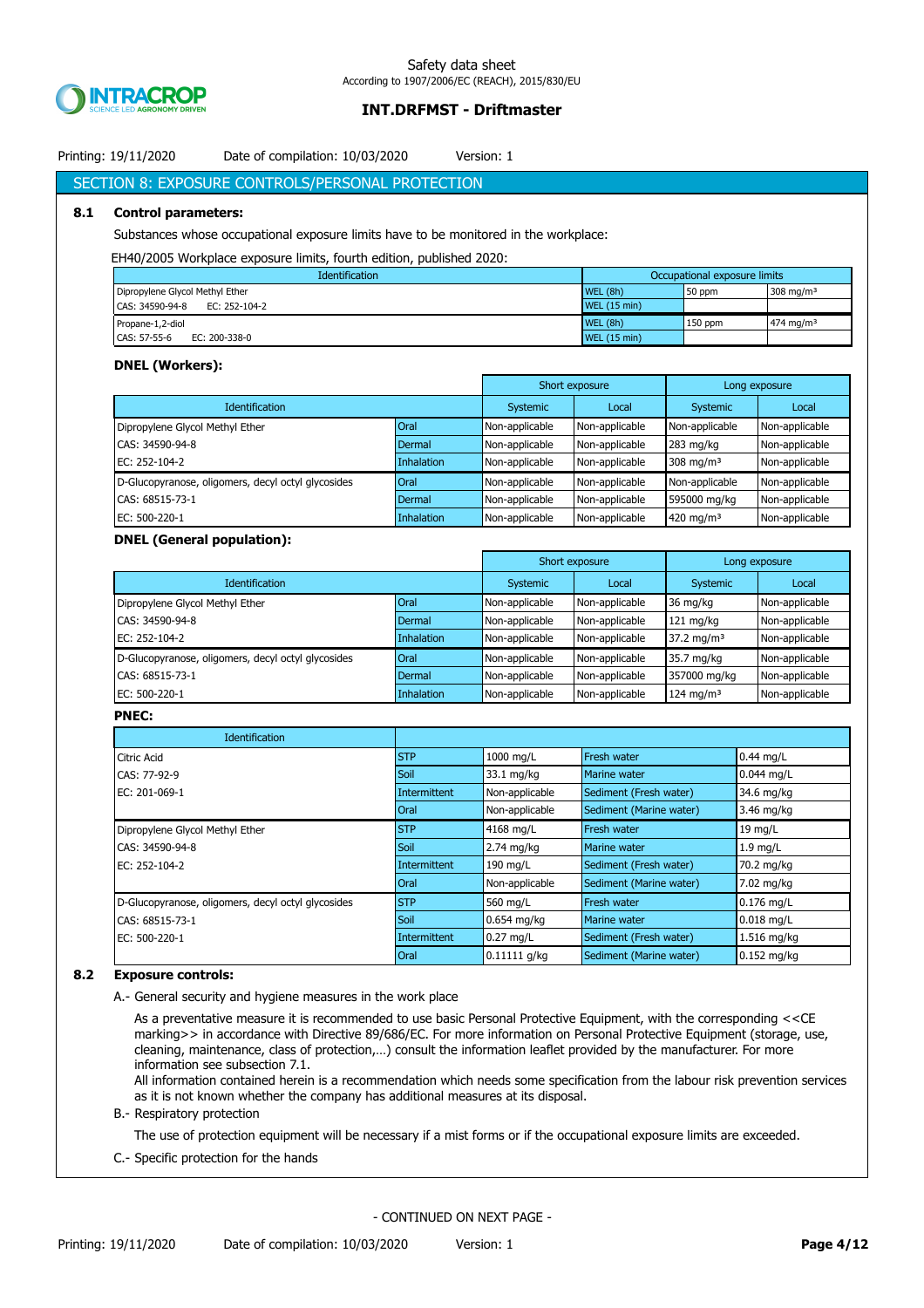

### Safety data sheet According to 1907/2006/EC (REACH), 2015/830/EU

# **INT.DRFMST - Driftmaster**

|     | Printing: 19/11/2020                                                                               |                           | Date of compilation: 10/03/2020                                             |                                                 | Version: 1                                                                                                                                                                              |                                                                                                                                                                                                                                                                                  |
|-----|----------------------------------------------------------------------------------------------------|---------------------------|-----------------------------------------------------------------------------|-------------------------------------------------|-----------------------------------------------------------------------------------------------------------------------------------------------------------------------------------------|----------------------------------------------------------------------------------------------------------------------------------------------------------------------------------------------------------------------------------------------------------------------------------|
|     |                                                                                                    |                           |                                                                             |                                                 | SECTION 8: EXPOSURE CONTROLS/PERSONAL PROTECTION (continued)                                                                                                                            |                                                                                                                                                                                                                                                                                  |
|     | Pictogram                                                                                          |                           | <b>PPE</b>                                                                  | Labelling                                       | <b>CEN Standard</b>                                                                                                                                                                     | Remarks                                                                                                                                                                                                                                                                          |
|     | Mandatory hand<br>protection                                                                       |                           | Protective gloves against<br>minor risks                                    |                                                 |                                                                                                                                                                                         | Replace gloves in case of any sign of damage. For<br>prolonged periods of exposure to the product for<br>professional users/industrials, we recommend using<br>CE III gloves in line with standards EN 420:2004+<br>A1:2010 and EN ISO 374-1:2016+A1:2018                        |
|     |                                                                                                    |                           |                                                                             |                                                 |                                                                                                                                                                                         | As the product is a mixture of several substances, the resistance of the glove material can not be calculated in advance with                                                                                                                                                    |
|     |                                                                                                    |                           | total reliability and has therefore to be checked prior to the application. |                                                 |                                                                                                                                                                                         |                                                                                                                                                                                                                                                                                  |
|     | D.- Ocular and facial protection                                                                   |                           |                                                                             |                                                 |                                                                                                                                                                                         |                                                                                                                                                                                                                                                                                  |
|     | Pictogram                                                                                          |                           | <b>PPE</b>                                                                  | Labelling                                       | <b>CEN Standard</b>                                                                                                                                                                     | Remarks                                                                                                                                                                                                                                                                          |
|     | Mandatory face<br>protection                                                                       |                           | Panoramic glasses against<br>splash/projections.                            |                                                 | EN 166:2002<br>EN ISO 4007:2018                                                                                                                                                         | Clean daily and disinfect periodically according to<br>the manufacturer's instructions. Use if there is a<br>risk of splashing.                                                                                                                                                  |
|     | E.- Body protection                                                                                |                           |                                                                             |                                                 |                                                                                                                                                                                         |                                                                                                                                                                                                                                                                                  |
|     | Pictogram                                                                                          |                           | <b>PPE</b>                                                                  | Labelling                                       | <b>CEN Standard</b>                                                                                                                                                                     | Remarks                                                                                                                                                                                                                                                                          |
|     |                                                                                                    |                           | Work clothing                                                               |                                                 |                                                                                                                                                                                         | Replace before any evidence of deterioration. For<br>periods of prolonged exposure to the product for<br>professional/industrial users CE III is<br>recommended, in accordance with the regulations<br>in EN ISO 6529:2013, EN ISO 6530:2005, EN ISO<br>13688:2013, EN 464:1994. |
|     |                                                                                                    |                           | Anti-slip work shoes                                                        | CAT II                                          | EN ISO 20347:2012                                                                                                                                                                       | Replace before any evidence of deterioration. For<br>periods of prolonged exposure to the product for<br>professional/industrial users CE III is<br>recommended, in accordance with the regulations<br>in EN ISO 20345:2012 y EN 13832-1:2007                                    |
|     | F.- Additional emergency measures                                                                  |                           |                                                                             |                                                 |                                                                                                                                                                                         |                                                                                                                                                                                                                                                                                  |
|     |                                                                                                    | <b>Emergency measure</b>  |                                                                             | <b>Standards</b>                                | <b>Emergency measure</b>                                                                                                                                                                | <b>Standards</b>                                                                                                                                                                                                                                                                 |
|     |                                                                                                    |                           |                                                                             | ANSI Z358-1<br>ISO 3864-1:2011, ISO 3864-4:2011 | Eyewash stations                                                                                                                                                                        | DIN 12 899<br>ISO 3864-1:2011, ISO 3864-4:2011                                                                                                                                                                                                                                   |
|     |                                                                                                    | Emergency shower          |                                                                             |                                                 |                                                                                                                                                                                         |                                                                                                                                                                                                                                                                                  |
|     | <b>Environmental exposure controls:</b><br><b>Volatile organic compounds:</b>                      |                           |                                                                             |                                                 | spillage of both the product and its container. For additional information see subsection 7.1.D<br>With regard to Directive 2010/75/EU, this product has the following characteristics: | In accordance with the community legislation for the protection of the environment it is recommended to avoid environmental                                                                                                                                                      |
|     | V.O.C. (Supply):                                                                                   |                           |                                                                             | 2.2 % weight                                    |                                                                                                                                                                                         |                                                                                                                                                                                                                                                                                  |
|     | V.O.C. density at 20 °C:                                                                           |                           |                                                                             | 25.04 kg/m <sup>3</sup> (25.04 g/L)             |                                                                                                                                                                                         |                                                                                                                                                                                                                                                                                  |
|     | Average carbon number:                                                                             |                           | 7                                                                           |                                                 |                                                                                                                                                                                         |                                                                                                                                                                                                                                                                                  |
|     |                                                                                                    | Average molecular weight: |                                                                             | 148.2 g/mol                                     |                                                                                                                                                                                         |                                                                                                                                                                                                                                                                                  |
|     | SECTION 9: PHYSICAL AND CHEMICAL PROPERTIES                                                        |                           |                                                                             |                                                 |                                                                                                                                                                                         |                                                                                                                                                                                                                                                                                  |
| 9.1 | Information on basic physical and chemical properties:                                             |                           |                                                                             |                                                 |                                                                                                                                                                                         |                                                                                                                                                                                                                                                                                  |
|     | For complete information see the product datasheet.                                                |                           |                                                                             |                                                 |                                                                                                                                                                                         |                                                                                                                                                                                                                                                                                  |
|     | <b>Appearance:</b>                                                                                 |                           |                                                                             |                                                 |                                                                                                                                                                                         |                                                                                                                                                                                                                                                                                  |
|     | Physical state at 20 °C:                                                                           |                           |                                                                             | Liquid                                          |                                                                                                                                                                                         |                                                                                                                                                                                                                                                                                  |
|     | Appearance:                                                                                        |                           |                                                                             | Fluid                                           |                                                                                                                                                                                         |                                                                                                                                                                                                                                                                                  |
|     | Colour:                                                                                            |                           |                                                                             |                                                 | Colourless                                                                                                                                                                              |                                                                                                                                                                                                                                                                                  |
|     | Odour:                                                                                             |                           |                                                                             |                                                 | Characteristic                                                                                                                                                                          |                                                                                                                                                                                                                                                                                  |
|     | *Not relevant due to the nature of the product, not providing information property of its hazards. |                           |                                                                             |                                                 |                                                                                                                                                                                         |                                                                                                                                                                                                                                                                                  |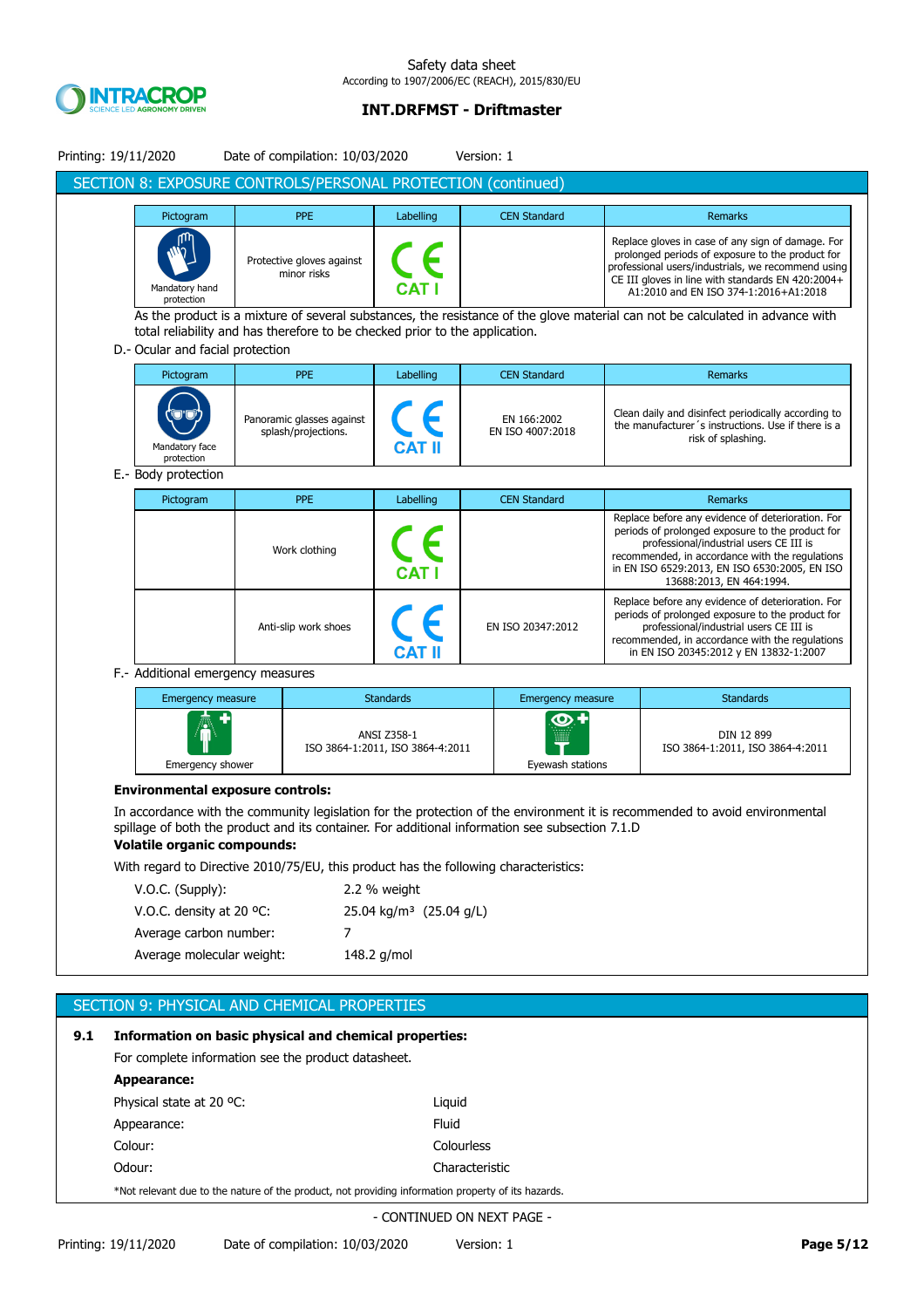

|     | Printing: 19/11/2020          | Date of compilation: 10/03/2020                                                                    | Version: 1                        |
|-----|-------------------------------|----------------------------------------------------------------------------------------------------|-----------------------------------|
|     |                               | SECTION 9: PHYSICAL AND CHEMICAL PROPERTIES                                                        | (continued)                       |
|     | Odour threshold:              |                                                                                                    | Non-applicable *                  |
|     | <b>Volatility:</b>            |                                                                                                    |                                   |
|     |                               | Boiling point at atmospheric pressure:                                                             | 101 °C                            |
|     | Vapour pressure at 20 °C:     |                                                                                                    | 2341 Pa                           |
|     | Vapour pressure at 50 °C:     |                                                                                                    | 12335.34 Pa (12.34 kPa)           |
|     | Evaporation rate at 20 °C:    |                                                                                                    | Non-applicable *                  |
|     | <b>Product description:</b>   |                                                                                                    |                                   |
|     | Density at 20 °C:             |                                                                                                    | 1123.1 - 1153.1 kg/m <sup>3</sup> |
|     | Relative density at 20 °C:    |                                                                                                    | $1.123 - 1.153$                   |
|     | Dynamic viscosity at 20 °C:   |                                                                                                    | Non-applicable *                  |
|     | Kinematic viscosity at 20 °C: |                                                                                                    | Non-applicable *                  |
|     | Kinematic viscosity at 40 °C: |                                                                                                    | Non-applicable *                  |
|     | Concentration:                |                                                                                                    | Non-applicable *                  |
|     | pH:                           |                                                                                                    | $2.5 - 3.5$ (at 100 %)            |
|     | Vapour density at 20 °C:      |                                                                                                    | Non-applicable *                  |
|     |                               | Partition coefficient n-octanol/water 20 °C:                                                       | Non-applicable *                  |
|     | Solubility in water at 20 °C: |                                                                                                    |                                   |
|     | Solubility properties:        |                                                                                                    | Completely miscible               |
|     | Decomposition temperature:    |                                                                                                    | Non-applicable *                  |
|     | Melting point/freezing point: |                                                                                                    | Non-applicable *                  |
|     | Explosive properties:         |                                                                                                    | Non-applicable *                  |
|     | Oxidising properties:         |                                                                                                    | Non-applicable *                  |
|     | <b>Flammability:</b>          |                                                                                                    |                                   |
|     | Flash Point:                  |                                                                                                    | Non Flammable (>60 °C)            |
|     | Heat of combustion:           |                                                                                                    | Non-applicable *                  |
|     | Flammability (solid, gas):    |                                                                                                    | Non-applicable *                  |
|     | Autoignition temperature:     |                                                                                                    | 270 °C                            |
|     | Lower flammability limit:     |                                                                                                    | Non-applicable *                  |
|     | Upper flammability limit:     |                                                                                                    | Non-applicable *                  |
|     | <b>Explosive:</b>             |                                                                                                    |                                   |
|     | Lower explosive limit:        |                                                                                                    | Non-applicable *                  |
|     | Upper explosive limit:        |                                                                                                    | Non-applicable *                  |
| 9.2 | <b>Other information:</b>     |                                                                                                    |                                   |
|     | Surface tension at 20 °C:     |                                                                                                    | Non-applicable *                  |
|     | Refraction index:             |                                                                                                    | $26 - 28$                         |
|     |                               | *Not relevant due to the nature of the product, not providing information property of its hazards. |                                   |

# SECTION 10: STABILITY AND REACTIVITY

## **10.1 Reactivity:**

No hazardous reactions are expected because the product is stable under recommended storage conditions. See section 7.

# **10.2 Chemical stability:**

Chemically stable under the conditions of storage, handling and use.

# **10.3 Possibility of hazardous reactions:**

Under the specified conditions, hazardous reactions that lead to excessive temperatures or pressure are not expected.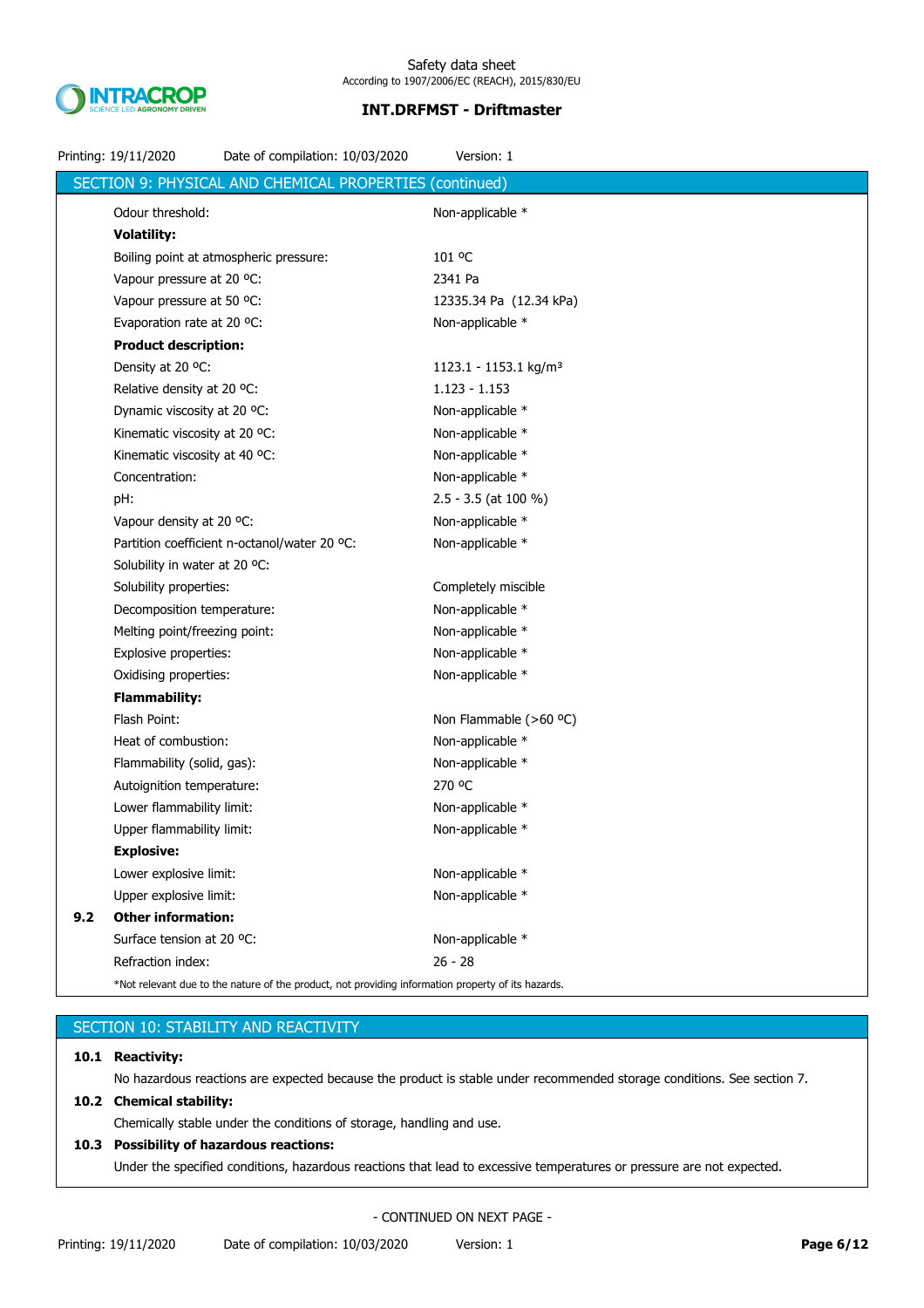

Printing: 19/11/2020 Date of compilation: 10/03/2020 Version: 1

# SECTION 10: STABILITY AND REACTIVITY (continued)

### **10.4 Conditions to avoid:**

Applicable for handling and storage at room temperature:

| Shock and friction | Contact with air | Increase in temperature | Sunliaht       | Humidity <sup>'</sup> |
|--------------------|------------------|-------------------------|----------------|-----------------------|
| Not applicable     | Not applicable   | Not applicable          | Not applicable | Not applicable        |

### **10.5 Incompatible materials:**

| Acids          | <b>Water</b>        | .<br>materials<br>Oxidisina | materials<br>Combustible | <b>Others</b>                    |
|----------------|---------------------|-----------------------------|--------------------------|----------------------------------|
| Not applicable | : applicable<br>Not | Not applicable              | Not<br>t applicable      | Avoid alkalis or strong<br>bases |

### **10.6 Hazardous decomposition products:**

See subsection 10.3, 10.4 and 10.5 to find out the specific decomposition products. Depending on the decomposition conditions, complex mixtures of chemical substances can be released: carbon dioxide (CO2), carbon monoxide and other organic compounds.

### SECTION 11: TOXICOLOGICAL INFORMATION

#### **11.1 Information on toxicological effects:**

The experimental information related to the toxicological properties of the product itself is not available

Contains glycols. It is recommended not to breathe the vapours for prolonged periods of time due to the possibility of effects that are hazardous to the health .

### **Dangerous health implications:**

In case of exposure that is repetitive, prolonged or at concentrations higher than the recommended occupational exposure limits, adverse effects on health may result, depending on the means of exposure:

- A- Ingestion (acute effect):
	- Acute toxicity : Based on available data, the classification criteria are not met, as it does not contain substances classified as dangerous for consumption. For more information see section 3.
	- Corrosivity/Irritability: Based on available data, the classification criteria are not met, as it does not contain substances classified as dangerous for this effect. For more information see section 3.
- B- Inhalation (acute effect):
	- Acute toxicity : Based on available data, the classification criteria are not met, as it does not contain substances classified as dangerous for inhalation. For more information see section 3.
	- Corrosivity/Irritability: Based on available data, the classification criteria are not met, as it does not contain substances classified as dangerous for this effect. For more information see section 3.
- C- Contact with the skin and the eyes (acute effect):
	- Contact with the skin: Based on available data, the classification criteria are not met, as it does not contain substances classified as dangerous for skin contact. For more information see section 3.
	- Contact with the eyes: Produces eye damage after contact.
- D- CMR effects (carcinogenicity, mutagenicity and toxicity to reproduction):
	- Carcinogenicity: Based on available data, the classification criteria are not met, as it does not contain substances classified as dangerous for the effects mentioned. For more information see section 3.
	- IARC: Non-applicable
	- Mutagenicity: Based on available data, the classification criteria are not met, as it does not contain substances classified as dangerous for this effect. For more information see section 3.
	- Reproductive toxicity: Based on available data, the classification criteria are not met, as it does not contain substances classified as dangerous for this effect. For more information see section 3.
- E- Sensitizing effects:
	- Respiratory: Based on available data, the classification criteria are not met, as it does not contain substances classified as dangerous with sensitising effects. For more information see section 3.
	- Cutaneous: Based on available data, the classification criteria are not met, as it does not contain substances classified as dangerous for this effect. For more information see section 3.
- F- Specific target organ toxicity (STOT) single exposure:
	- Based on available data, the classification criteria are not met, as it does not contain substances classified as dangerous for this effect. For more information see section 3.
- G- Specific target organ toxicity (STOT)-repeated exposure: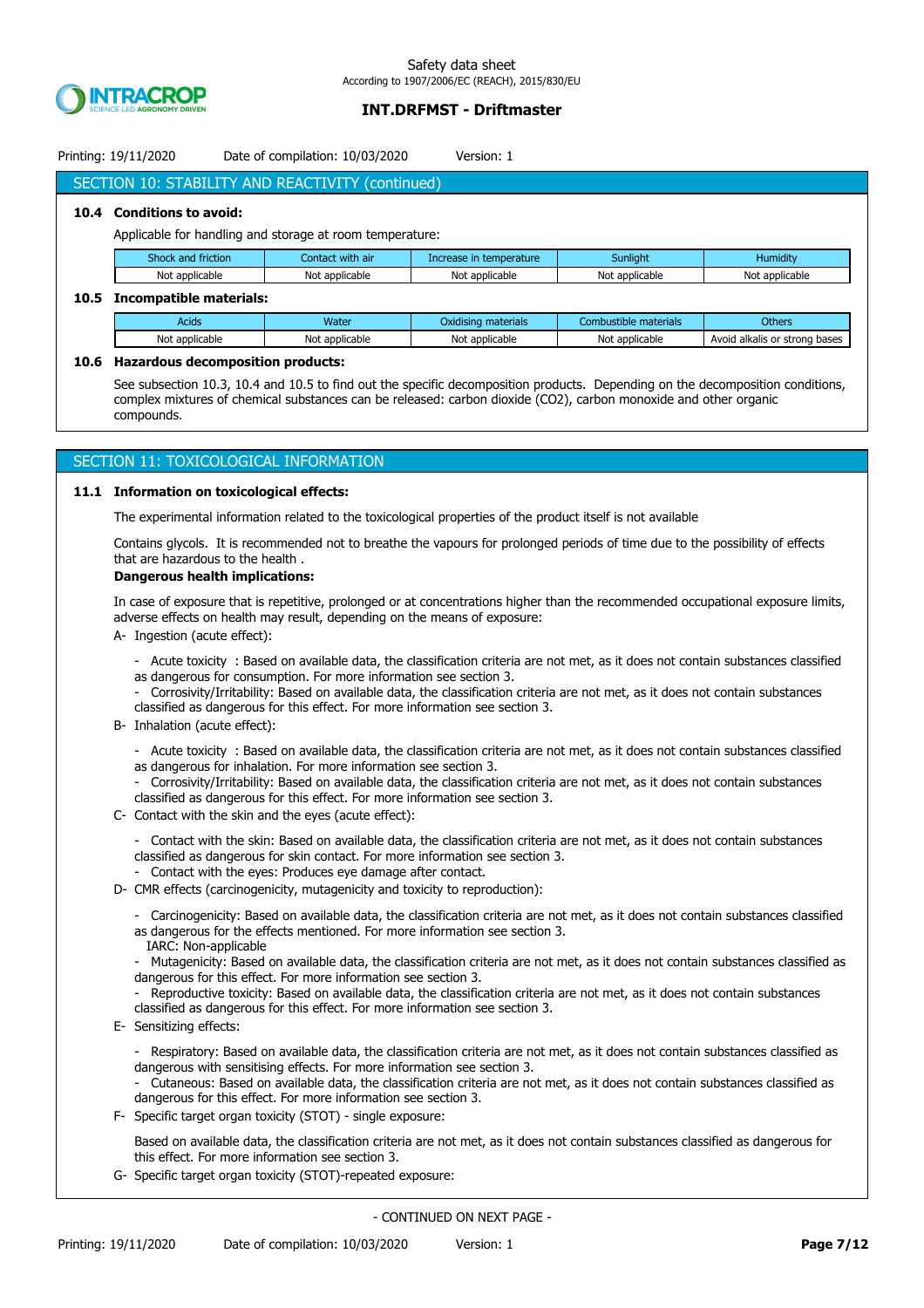

| Printing: 19/11/2020 | Date of compilation: 10/03/2020 | Version: 1 |
|----------------------|---------------------------------|------------|
|----------------------|---------------------------------|------------|

## SECTION 11: TOXICOLOGICAL INFORMATION (continued)

- Specific target organ toxicity (STOT)-repeated exposure: Based on available data, the classification criteria are not met, as
- it does not contain substances classified as dangerous for this effect. For more information see section 3. - Skin: Based on available data, the classification criteria are not met, as it does not contain substances classified as
- dangerous for this effect. For more information see section 3.
- H- Aspiration hazard:

Based on available data, the classification criteria are not met, as it does not contain substances classified as dangerous for this effect. For more information see section 3.

#### **Other information:**

Non-applicable

#### **Specific toxicology information on the substances:**

| <b>Identification</b>                              | <b>Acute toxicity</b> |                  | Genus |
|----------------------------------------------------|-----------------------|------------------|-------|
| Citric Acid                                        | LD50 oral             | 5400 mg/kg       | Rat   |
| CAS: 77-92-9                                       | LD50 dermal           | >2000 mg/kg      |       |
| EC: 201-069-1                                      | LC50 inhalation       | $>5$ mg/L (4 h)  |       |
| Dipropylene Glycol Methyl Ether                    | LD50 oral             | $>$ 2000 mg/kg   |       |
| CAS: 34590-94-8                                    | LD50 dermal           | $>$ 2000 mg/kg   |       |
| EC: 252-104-2                                      | LC50 inhalation       | $>20$ mg/L (4 h) |       |
| D-Glucopyranose, oligomers, decyl octyl glycosides | LD50 oral             | $>$ 2000 mg/kg   |       |
| CAS: 68515-73-1                                    | LD50 dermal           | >2000 mg/kg      |       |
| EC: 500-220-1                                      | LC50 inhalation       | $>20$ mg/L (4 h) |       |

### **Acute Toxicity Estimate (ATE mix):**

| ATE mix       |                                     | Ingredient(s) of unknown toxicity |
|---------------|-------------------------------------|-----------------------------------|
| Oral          | 76923.08 mg/kg (Calculation method) | $0\%$                             |
| <b>Dermal</b> | >2000 mg/kg (Calculation method)    | Non-applicable                    |
| Inhalation    | >20 mg/L (4 h) (Calculation method) | Non-applicable                    |

### SECTION 12: ECOLOGICAL INFORMATION

The experimental information related to the eco-toxicological properties of the product itself is not available

#### **12.1 Toxicity:**

| <b>Identification</b>                              | Acute toxicity   |                   | <b>Species</b>          | Genus      |
|----------------------------------------------------|------------------|-------------------|-------------------------|------------|
| Citric Acid                                        | LC50             | 1516 mg/L (96 h)  | Lepomis macrochirus     | Fish       |
| CAS: 77-92-9                                       | <b>EC50</b>      | 160 mg/L (48 h)   | N/A                     | Crustacean |
| EC: 201-069-1                                      | EC <sub>50</sub> | Non-applicable    |                         |            |
| Dipropylene Glycol Methyl Ether                    | LC50             | 10000 mg/L (96 h) | Pimephales promelas     | Fish       |
| CAS: 34590-94-8                                    | EC <sub>50</sub> | 1919 mg/L (48 h)  | Daphnia magna           | Crustacean |
| EC: 252-104-2                                      | EC <sub>50</sub> | Non-applicable    |                         |            |
| D-Glucopyranose, oligomers, decyl octyl glycosides | LC50             | 126 mg/L (96 h)   | Brachydanio rerio       | Fish       |
| CAS: 68515-73-1                                    | <b>EC50</b>      | 151 mg/L (48 h)   | Acartia tonsa           | Crustacean |
| EC: 500-220-1                                      | <b>EC50</b>      | 27 mg/L (72 h)    | Scenedesmus subspicatus | Algae      |

#### **12.2 Persistence and degradability:**

| <b>Identification</b>                              | Degradability    |                | Biodegradability |                |
|----------------------------------------------------|------------------|----------------|------------------|----------------|
| Citric Acid                                        | BOD <sub>5</sub> | Non-applicable | Concentration    | $10$ mg/L      |
| CAS: 77-92-9                                       | <b>COD</b>       | Non-applicable | Period           | 28 days        |
| EC: 201-069-1                                      | BOD5/COD         | Non-applicable | % Biodegradable  | 97 %           |
| Dipropylene Glycol Methyl Ether                    | BOD <sub>5</sub> | Non-applicable | Concentration    | Non-applicable |
| CAS: 34590-94-8                                    | <b>COD</b>       | 0 q O2/q       | Period           | 28 days        |
| EC: 252-104-2                                      | BOD5/COD         | Non-applicable | % Biodegradable  | 73 %           |
| D-Glucopyranose, oligomers, decyl octyl glycosides | BOD <sub>5</sub> | Non-applicable | Concentration    | Non-applicable |
| CAS: 68515-73-1                                    | <b>COD</b>       | Non-applicable | Period           | 28 days        |
| EC: 500-220-1                                      | BOD5/COD         | Non-applicable | % Biodegradable  | 100 %          |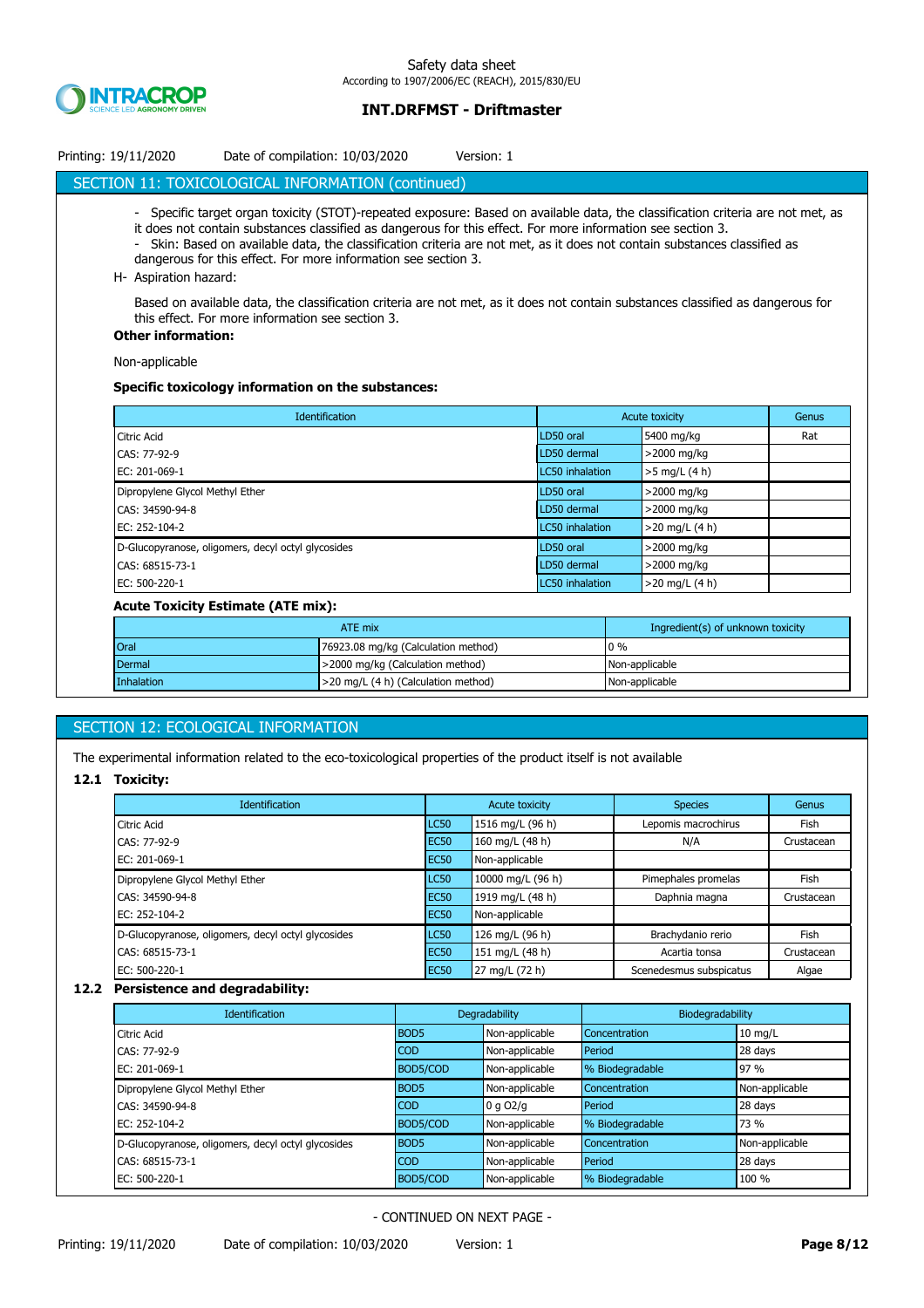

# Printing: 19/11/2020 Date of compilation: 10/03/2020 Version: 1

# SECTION 12: ECOLOGICAL INFORMATION (continued)

#### **12.3 Bioaccumulative potential:**

| Identification                  | <b>Bioaccumulation potential</b> |         |
|---------------------------------|----------------------------------|---------|
| <b>Citric Acid</b>              | <b>BCF</b>                       |         |
| CAS: 77-92-9                    | Pow Log                          | $-1.55$ |
| EC: 201-069-1                   | Potential                        | Low     |
| Dipropylene Glycol Methyl Ether | <b>BCF</b>                       |         |
| CAS: 34590-94-8                 | Pow Log                          | $-0.06$ |
| EC: 252-104-2                   | Potential                        | Low     |

#### **12.4 Mobility in soil:**

| <b>Identification</b>                              | Absorption/desorption |                            | Volatility |                                         |
|----------------------------------------------------|-----------------------|----------------------------|------------|-----------------------------------------|
| <b>Citric Acid</b>                                 | <b>Koc</b>            | Non-applicable             | Henry      | Non-applicable                          |
| CAS: 77-92-9                                       | <b>Conclusion</b>     | Non-applicable             | Dry soil   | Non-applicable                          |
| EC: 201-069-1                                      | Surface tension       | 2.045E-2 N/m (350.93<br>°C | Moist soil | Non-applicable                          |
| D-Glucopyranose, oligomers, decyl octyl glycosides | Koc                   | 50                         | Henry      | $1.2E-8$ Pa $\cdot$ m <sup>3</sup> /mol |
| CAS: 68515-73-1                                    | <b>Conclusion</b>     | Very High                  | Dry soil   | No                                      |
| EC: 500-220-1                                      | Surface tension       | Non-applicable             | Moist soil | No                                      |

# **12.5 Results of PBT and vPvB assessment:**

Product fails to meet PBT/vPvB criteria

### **12.6 Other adverse effects:**

Not described

# SECTION 13: DISPOSAL CONSIDERATIONS

## **13.1 Waste treatment methods:**

| Code | <b>Description</b>                                                                          | Waste class (Regulation (EU) No<br>1357/2014) |
|------|---------------------------------------------------------------------------------------------|-----------------------------------------------|
|      | It is not possible to assign a specific code, as it depends on the intended use by the user | Non dangerous                                 |

#### **Type of waste (Regulation (EU) No 1357/2014):**

Non-applicable

#### **Waste management (disposal and evaluation):**

Consult the authorized waste service manager on the assessment and disposal operations in accordance with Annex 1 and Annex 2 (Directive 2008/98/EC, The Waste Regulations 2011, 2011 No. 988). As under 15 01 (2014/955/EU) of the code and in case the container has been in direct contact with the product, it will be processed the same way as the actual product. Otherwise, it will be processed as non-dangerous residue. We do not recommended disposal down the drain. See paragraph 6.2.

#### **Regulations related to waste management:**

In accordance with Annex II of Regulation (EC) No 1907/2006 (REACH) the community or state provisions related to waste management are stated

Community legislation: Directive 2008/98/EC, 2014/955/EU, Regulation (EU) No 1357/2014

# SECTION 14: TRANSPORT INFORMATION

## **Transport of dangerous goods by land:**

With regard to ADR 2019 and RID 2019: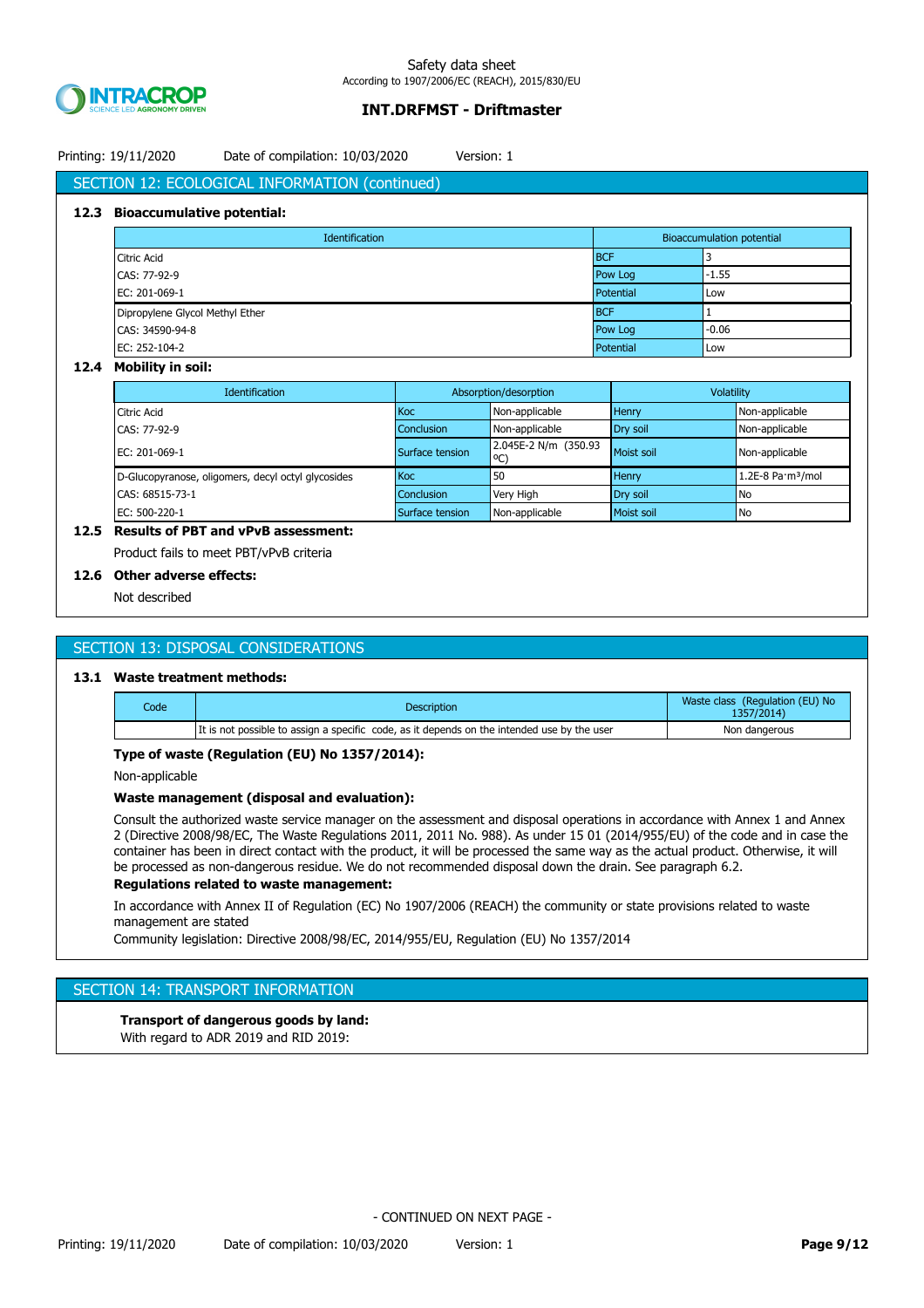

| Printing: 19/11/2020 | Date of compilation: 10/03/2020                                                | Version: 1                       |
|----------------------|--------------------------------------------------------------------------------|----------------------------------|
|                      | SECTION 14: TRANSPORT INFORMATION (continued)                                  |                                  |
|                      | 14.1 UN number:                                                                | Non-applicable                   |
|                      | 14.2 UN proper shipping name:                                                  | Non-applicable                   |
|                      | 14.3 Transport hazard class(es):                                               | Non-applicable                   |
|                      | Labels:                                                                        | Non-applicable                   |
|                      | 14.4 Packing group:                                                            | Non-applicable                   |
|                      | 14.5 Environmental hazards:                                                    | No                               |
|                      | 14.6 Special precautions for user                                              |                                  |
|                      | Special regulations:                                                           | Non-applicable                   |
|                      | Tunnel restriction code:                                                       | Non-applicable                   |
|                      | Physico-Chemical properties:                                                   | see section 9                    |
|                      | Limited quantities:                                                            | Non-applicable                   |
|                      | 14.7 Transport in bulk according<br>to Annex II of Marpol and                  | Non-applicable                   |
|                      | the IBC Code:<br>Transport of dangerous goods by sea:                          |                                  |
|                      | With regard to IMDG 39-18:                                                     |                                  |
|                      |                                                                                |                                  |
|                      | 14.1 UN number:                                                                | Non-applicable                   |
|                      | 14.2 UN proper shipping name:                                                  | Non-applicable                   |
|                      | 14.3 Transport hazard class(es):<br>Labels:                                    | Non-applicable                   |
|                      |                                                                                | Non-applicable<br>Non-applicable |
|                      | 14.4 Packing group:<br>14.5 Marine pollutant:                                  | No                               |
|                      | 14.6 Special precautions for user                                              |                                  |
|                      | Special regulations:                                                           | Non-applicable                   |
|                      | EmS Codes:                                                                     |                                  |
|                      | Physico-Chemical properties:                                                   | see section 9                    |
|                      | Limited quantities:                                                            | Non-applicable                   |
|                      | Segregation group:                                                             | Non-applicable                   |
|                      | 14.7 Transport in bulk according<br>to Annex II of Marpol and<br>the IBC Code: | Non-applicable                   |
|                      | Transport of dangerous goods by air:                                           |                                  |
|                      | With regard to IATA/ICAO 2020:                                                 |                                  |
|                      | 14.1 UN number:                                                                | Non-applicable                   |
|                      | 14.2 UN proper shipping name:                                                  | Non-applicable                   |
|                      | 14.3 Transport hazard class(es):                                               | Non-applicable                   |
|                      | Labels:                                                                        | Non-applicable                   |
|                      | 14.4 Packing group:                                                            | Non-applicable                   |
|                      | 14.5 Environmental hazards:                                                    | No                               |
|                      | 14.6 Special precautions for user                                              |                                  |
|                      | Physico-Chemical properties:                                                   | see section 9                    |
|                      | 14.7 Transport in bulk according<br>to Annex II of Marpol and<br>the IBC Code: | Non-applicable                   |
|                      |                                                                                |                                  |

# SECTION 15: REGULATORY INFORMATION

Regulation (EC) No 528/2012: contains a preservative to protect the initial properties of the treated article. Contains bronopol (INN). Candidate substances for authorisation under the Regulation (EC) No 1907/2006 (REACH): Non-applicable Substances included in Annex XIV of REACH ("Authorisation List") and sunset date: Non-applicable Regulation (EC) No 1005/2009, about substances that deplete the ozone layer: Non-applicable **15.1 Safety, health and environmental regulations/legislation specific for the substance or mixture:**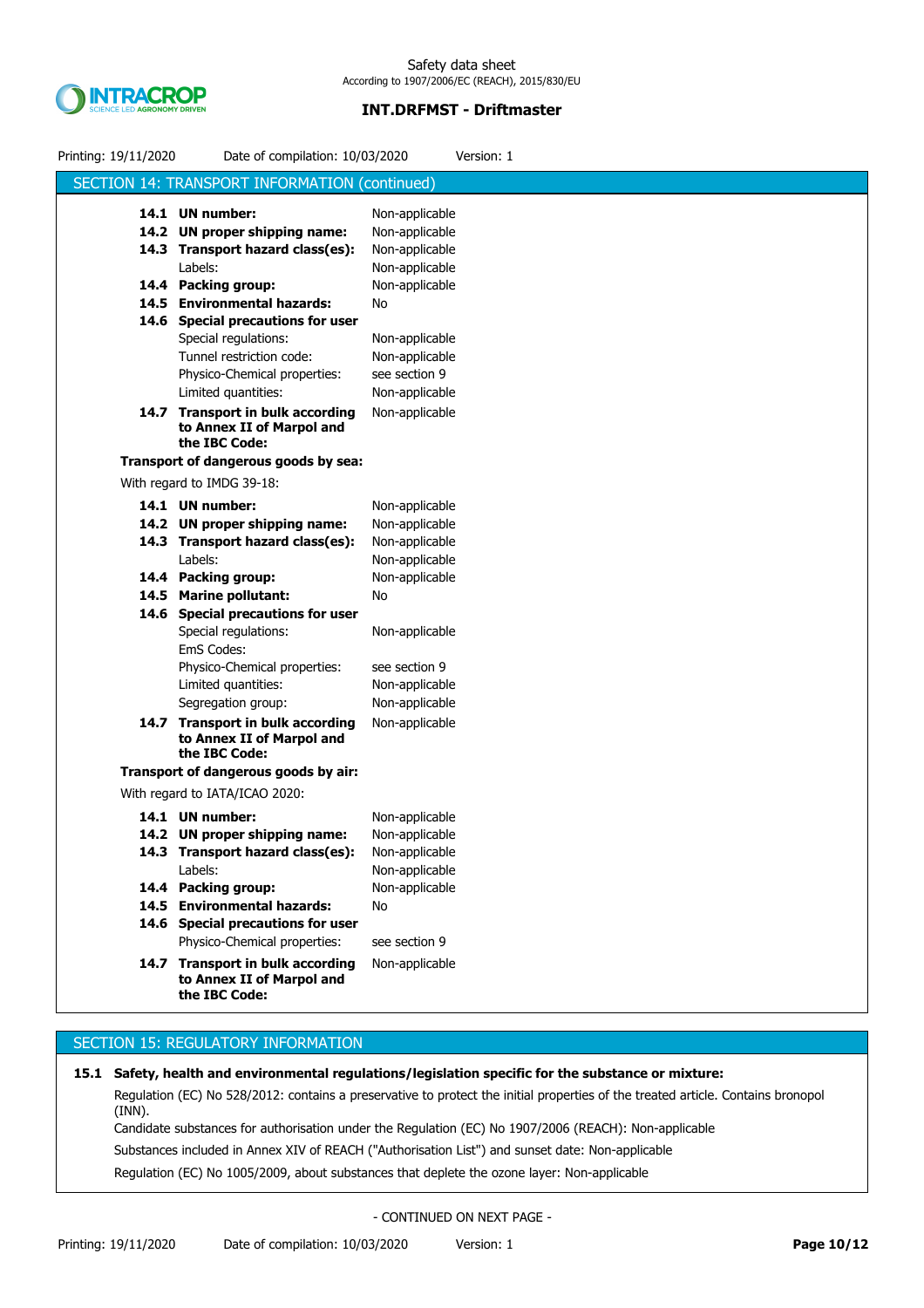

| SECTION 15: REGULATORY INFORMATION (continued)<br>Article 95, REGULATION (EU) No 528/2012: Citric Acid (Product-type 2)<br>REGULATION (EU) No 649/2012, in relation to the import and export of hazardous chemical products: Non-applicable<br><b>Seveso III:</b><br>Non-applicable<br>Limitations to commercialisation and the use of certain dangerous substances and mixtures (Annex XVII REACH,<br>etc ):<br>Non-applicable<br>Specific provisions in terms of protecting people or the environment: |  |
|----------------------------------------------------------------------------------------------------------------------------------------------------------------------------------------------------------------------------------------------------------------------------------------------------------------------------------------------------------------------------------------------------------------------------------------------------------------------------------------------------------|--|
|                                                                                                                                                                                                                                                                                                                                                                                                                                                                                                          |  |
|                                                                                                                                                                                                                                                                                                                                                                                                                                                                                                          |  |
|                                                                                                                                                                                                                                                                                                                                                                                                                                                                                                          |  |
|                                                                                                                                                                                                                                                                                                                                                                                                                                                                                                          |  |
|                                                                                                                                                                                                                                                                                                                                                                                                                                                                                                          |  |
|                                                                                                                                                                                                                                                                                                                                                                                                                                                                                                          |  |
|                                                                                                                                                                                                                                                                                                                                                                                                                                                                                                          |  |
|                                                                                                                                                                                                                                                                                                                                                                                                                                                                                                          |  |
|                                                                                                                                                                                                                                                                                                                                                                                                                                                                                                          |  |
| It is recommended to use the information included in this safety data sheet as a basis for conducting workplace-specific risk<br>assessments in order to establish the necessary risk prevention measures for the handling, use, storage and disposal of this<br>product.<br><b>Other legislation:</b>                                                                                                                                                                                                   |  |
| The Carriage of Dangerous Goods and Use of Transportable Pressure Equipment Regulations 2009 (CDG 2009), SI 2009 No 1348                                                                                                                                                                                                                                                                                                                                                                                 |  |
| The Carriage of Dangerous Goods and Use of Transportable Pressure Equipment (Amendment) Regulations 2011, 2011 No. 1885<br>Control of Substances Hazardous to Health Regulations 2002 (as amended)<br>EH40/2005 Workplace exposure limits<br>The Waste Regulations 2011, 2011 No. 988                                                                                                                                                                                                                    |  |
| 15.2 Chemical safety assessment:                                                                                                                                                                                                                                                                                                                                                                                                                                                                         |  |
| The supplier has not carried out evaluation of chemical safety.                                                                                                                                                                                                                                                                                                                                                                                                                                          |  |
|                                                                                                                                                                                                                                                                                                                                                                                                                                                                                                          |  |
| SECTION 16: OTHER INFORMATION                                                                                                                                                                                                                                                                                                                                                                                                                                                                            |  |
|                                                                                                                                                                                                                                                                                                                                                                                                                                                                                                          |  |
| Legislation related to safety data sheets:                                                                                                                                                                                                                                                                                                                                                                                                                                                               |  |
| This safety data sheet has been designed in accordance with ANNEX II-Guide to the compilation of safety data sheets of<br>Regulation (EC) No 1907/2006 (Regulation (EC) No 2015/830)                                                                                                                                                                                                                                                                                                                     |  |
| Modifications related to the previous Safety Data Sheet which concerns the ways of managing risks.:                                                                                                                                                                                                                                                                                                                                                                                                      |  |
| Non-applicable                                                                                                                                                                                                                                                                                                                                                                                                                                                                                           |  |
| Texts of the legislative phrases mentioned in section 2:                                                                                                                                                                                                                                                                                                                                                                                                                                                 |  |
| H319: Causes serious eye irritation.                                                                                                                                                                                                                                                                                                                                                                                                                                                                     |  |
| Texts of the legislative phrases mentioned in section 3:                                                                                                                                                                                                                                                                                                                                                                                                                                                 |  |
| The phrases indicated do not refer to the product itself; they are present merely for informative purposes and refer to the<br>individual components which appear in section 3                                                                                                                                                                                                                                                                                                                           |  |
| <b>CLP Regulation (EC) No 1272/2008:</b>                                                                                                                                                                                                                                                                                                                                                                                                                                                                 |  |
| Eye Dam. 1: H318 - Causes serious eye damage.                                                                                                                                                                                                                                                                                                                                                                                                                                                            |  |
| Eye Irrit. 2: H319 - Causes serious eye irritation.                                                                                                                                                                                                                                                                                                                                                                                                                                                      |  |
| <b>Classification procedure:</b>                                                                                                                                                                                                                                                                                                                                                                                                                                                                         |  |
| Eye Irrit. 2: Calculation method<br><b>Advice related to training:</b>                                                                                                                                                                                                                                                                                                                                                                                                                                   |  |
| Minimal training is recommended in order to prevent industrial risks for staff using this product and to facilitate their<br>comprehension and interpretation of this safety data sheet, as well as the label on the product.<br><b>Principal bibliographical sources:</b>                                                                                                                                                                                                                               |  |
| http://echa.europa.eu                                                                                                                                                                                                                                                                                                                                                                                                                                                                                    |  |
| http://eur-lex.europa.eu<br><b>Abbreviations and acronyms:</b>                                                                                                                                                                                                                                                                                                                                                                                                                                           |  |
| ADR: European agreement concerning the international carriage of dangerous goods by road                                                                                                                                                                                                                                                                                                                                                                                                                 |  |
| IMDG: International maritime dangerous goods code                                                                                                                                                                                                                                                                                                                                                                                                                                                        |  |
| IATA: International Air Transport Association                                                                                                                                                                                                                                                                                                                                                                                                                                                            |  |
| ICAO: International Civil Aviation Organisation<br>COD: Chemical Oxygen Demand                                                                                                                                                                                                                                                                                                                                                                                                                           |  |
| BOD5: 5-day biochemical oxygen demand                                                                                                                                                                                                                                                                                                                                                                                                                                                                    |  |
| BCF: Bioconcentration factor                                                                                                                                                                                                                                                                                                                                                                                                                                                                             |  |
| LD50: Lethal Dose 50                                                                                                                                                                                                                                                                                                                                                                                                                                                                                     |  |
| LC50: Lethal Concentration 50<br>EC50: Effective concentration 50                                                                                                                                                                                                                                                                                                                                                                                                                                        |  |
| Log-POW: Octanol-water partition coefficient                                                                                                                                                                                                                                                                                                                                                                                                                                                             |  |
| Koc: Partition coefficient of organic carbon                                                                                                                                                                                                                                                                                                                                                                                                                                                             |  |